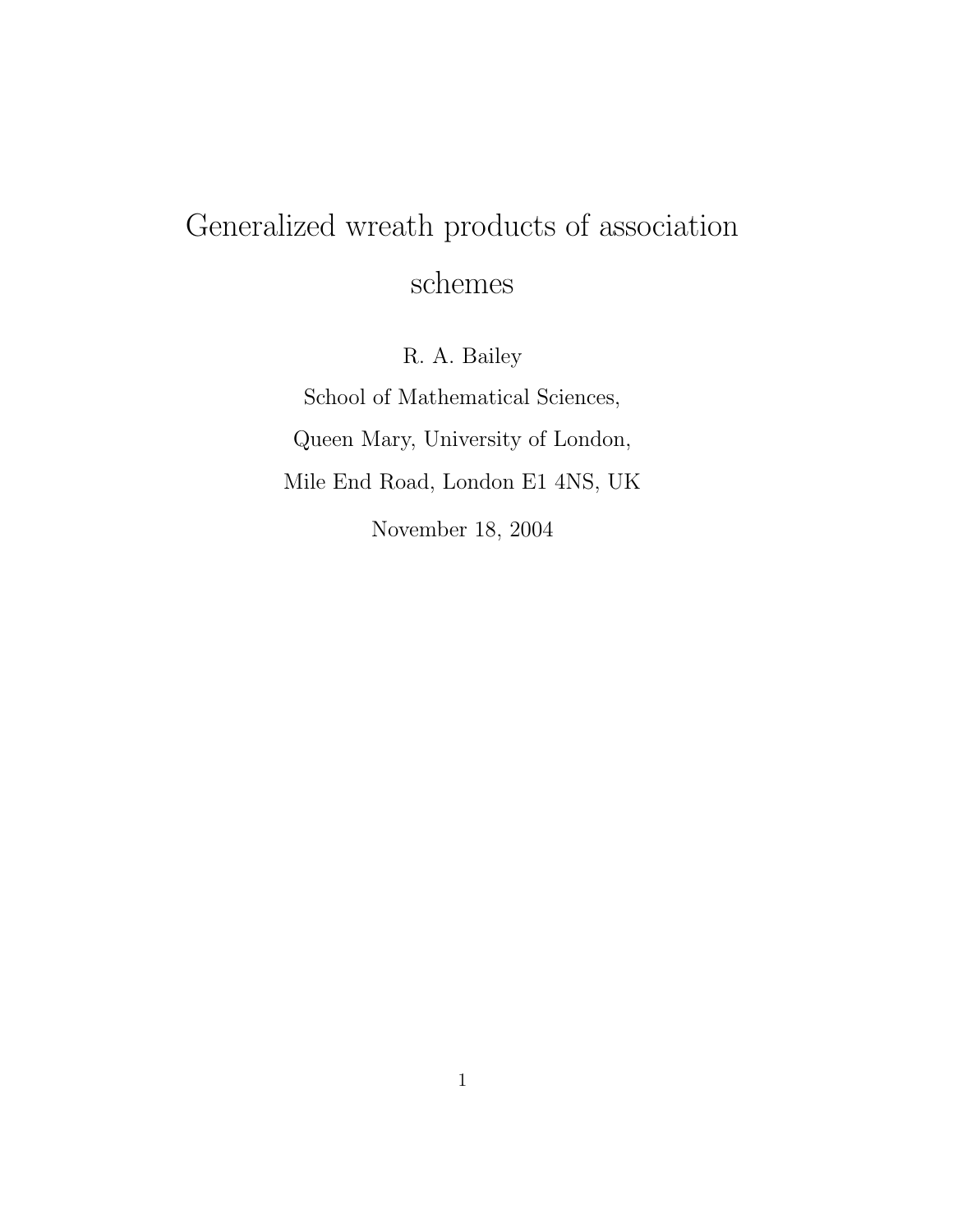| Short running head:                      | Products of association schemes   |
|------------------------------------------|-----------------------------------|
| Address for correspondence: R. A. Bailey |                                   |
|                                          | School of Mathematical Sciences,  |
|                                          | Queen Mary, University of London, |
|                                          | Mile End Road, London E1 4NS,     |
|                                          | U.K.                              |
|                                          |                                   |

email: r.a.bailey@qmul.ac.uk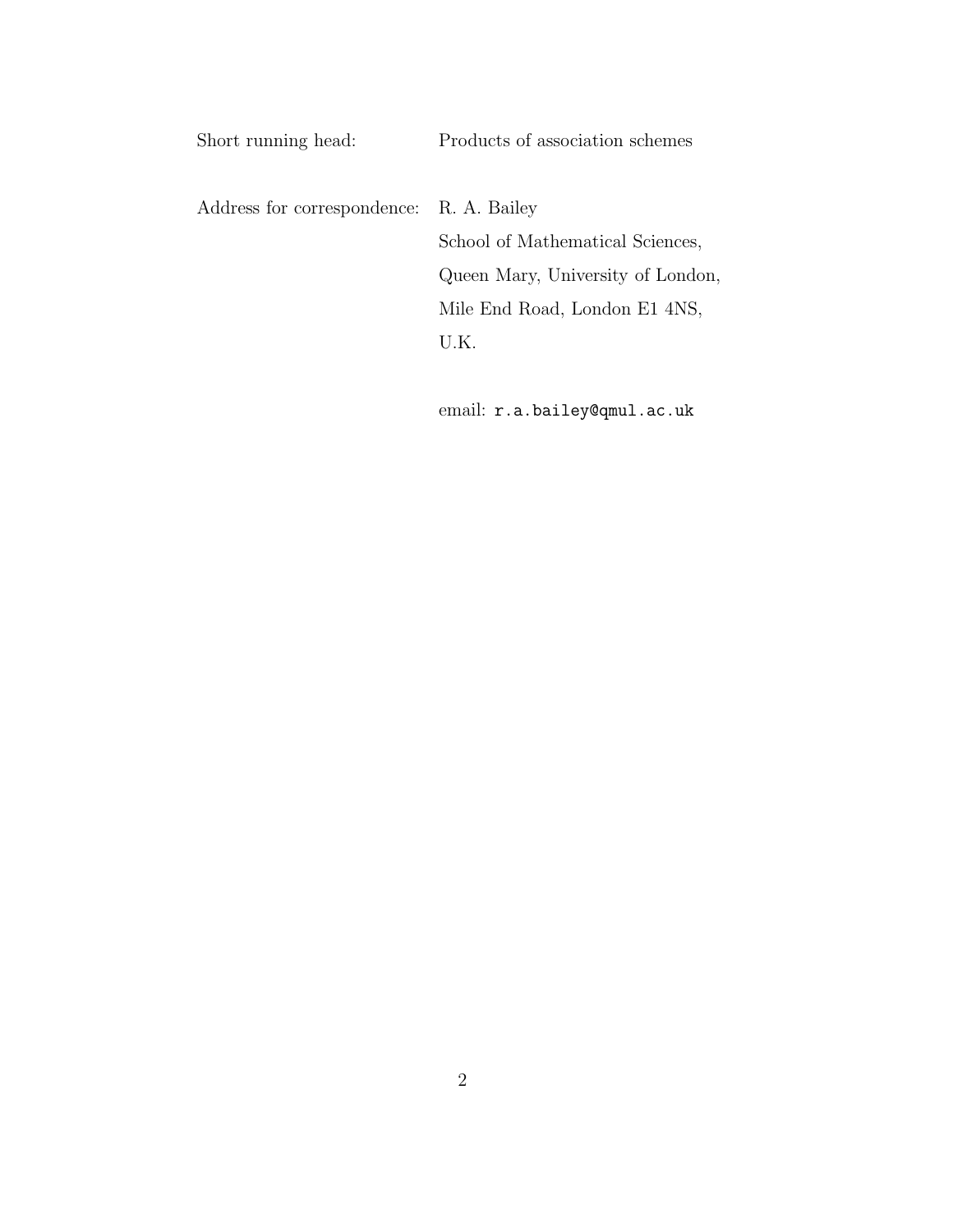#### Abstract

Given a finite partially ordered set  $X$ , and, for each  $x$  in  $X$ , an association scheme on a set  $\Omega_x$ , we show how to define an association scheme on  $\prod_x \Omega_x$ in a way that specializes to iterated crossing and nesting when  $X$  is seriesparallel. The character table of the new association scheme is found.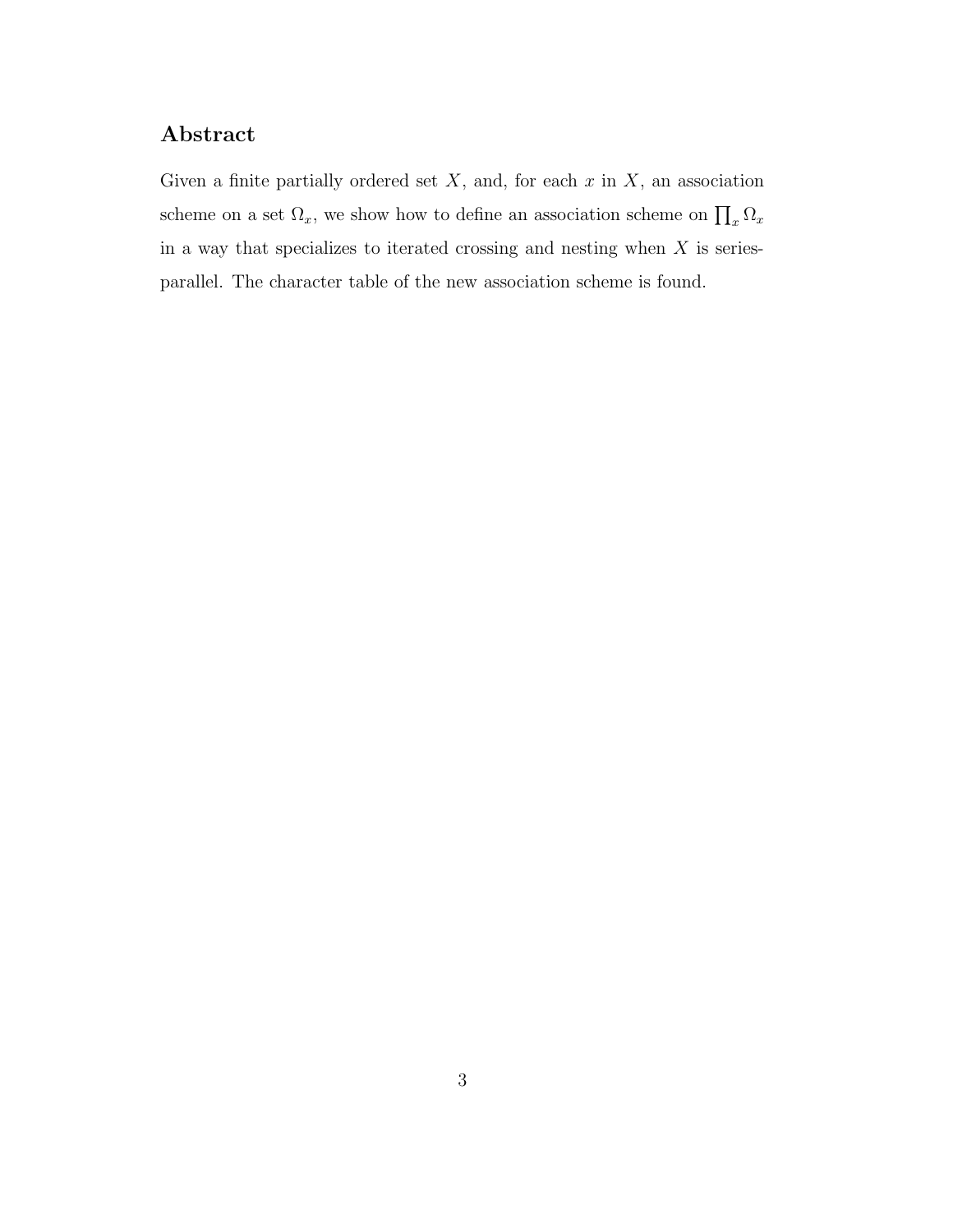### 1 Background

An association scheme of rank r on a finite set  $\Omega$  is a partition of  $\Omega \times \Omega$  into r subsets whose adjacency matrices  $A_0, A_1, \ldots, A_{r-1}$  in  $\mathbb{R}^{\Omega \times \Omega}$  satisfy:

- (1)  $A_0 = I_\Omega$ , the identity matrix on  $\Omega$ ;
- (2) for  $i = 0, \ldots, r 1, A_i^{\top} = A_i$ , where  $A^{\top}$  denotes the transpose of the matrix A;
- (3) for  $i, j = 0, \ldots, r-1, A_i A_j$  is a linear combination of  $A_0, \ldots, A_{r-1}$ .

Note that  $\sum_{i=0}^{r-1} A_i = J_{\Omega}$ , the all-1 matrix over  $\Omega$ , and that each  $A_i J_{\Omega}$  is a scalar multiple of  $J_{\Omega}$ . See [3].

There are two methods of combining two association schemes, called crossing and nesting in the statistical literature. For  $t = 1, 2$ , let  $\mathcal{Q}_t$  be an association scheme on  $\Omega_t$  whose adjacency matrices are  $A_{ti}$  for  $i = 0, \ldots,$  $r_t$  − 1. Crossing  $\mathcal{Q}_1$  and  $\mathcal{Q}_2$  produces the association scheme  $\mathcal{Q}_1 \times \mathcal{Q}_2$  on  $\Omega_1 \times \Omega_2$  whose adjacency matrices are  $A_{1i} \otimes A_{2j}$  for  $0 \le i \le r_1 - 1$  and  $0 \leq j \leq r_2 - 1$ ; this is called the direct product. Nesting  $\mathcal{Q}_2$  within  $\mathcal{Q}_1$  produces the association scheme  $\mathcal{Q}_1/\mathcal{Q}_2$ , also called the wreath product, whose adjacency matrices are  $A_{1i} \otimes J_{\Omega_2}$ , for  $1 \leq i \leq r_1 - 1$ , and  $I_{\Omega_1} \otimes A_{2j}$ , for  $0 \le j \le r_2 - 1.$ 

The crossing operator is commutative and associative (up to isomorphism), and essentially corresponds to the 2-element antichain. By contrast, the nesting operator is not commutative but is associative: the foregoing construction corresponds to the 2-element chain in which  $2 < 1$ . Iterated crossing and nesting can lead to an association scheme such as  $(Q_1 \times Q_2)/Q_3/Q_4$ ,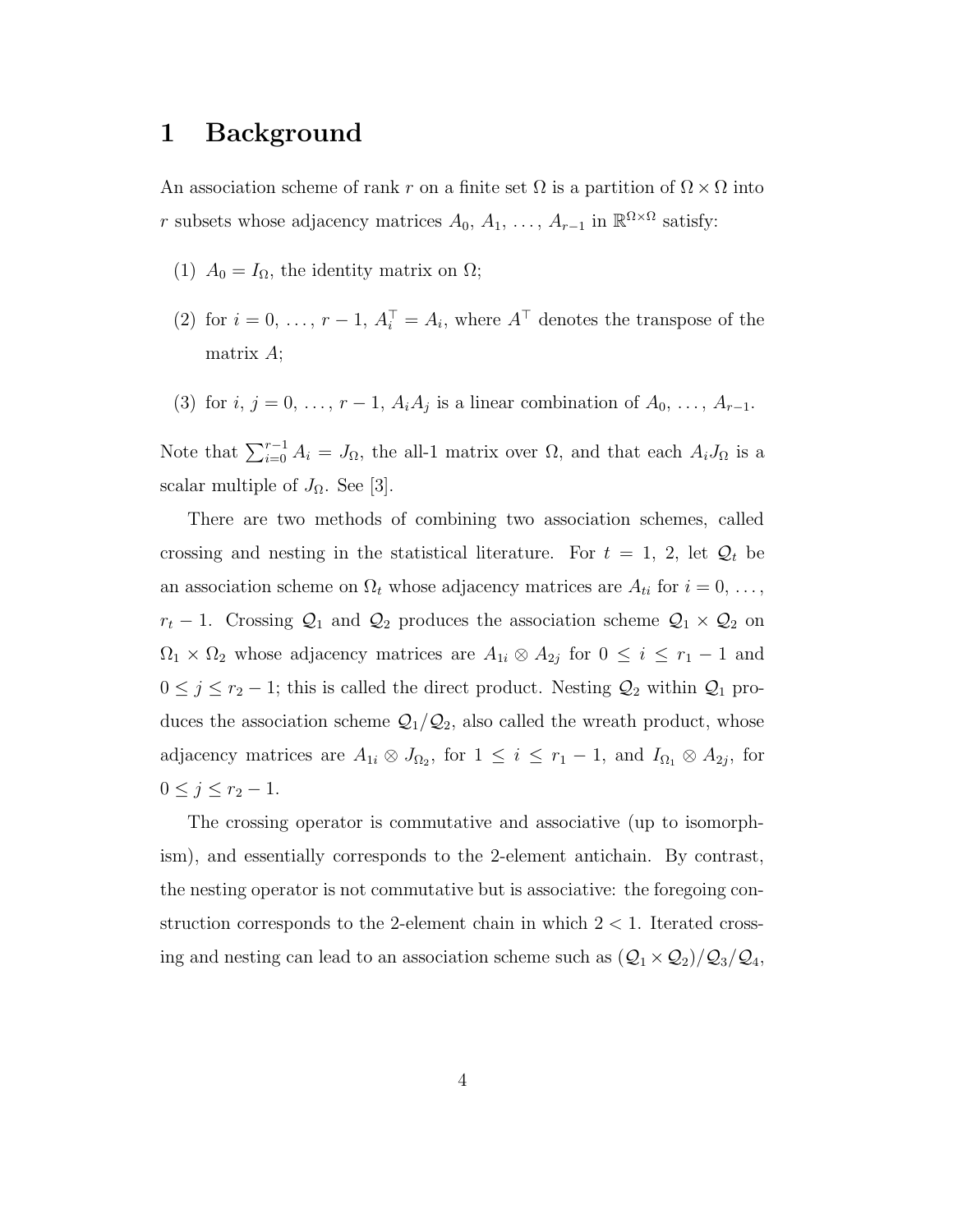which corresponds to the following partially ordered set.



Only series-parallel posets arise in this way. The goal of this paper is to give a poset operator for combining association schemes indexed by an arbitrary finite poset. The operator should specialize to iterated crossing and nesting if the poset is a series-parallel one.

The equivalent problem has already been solved for transitive permutation groups. If G is a transitive group of permutations of  $\Omega$  then the orbits of G on  $\Omega \times \Omega$  form a homogeneous coherent configuration [5], which is a generalization of association scheme in which (2) is weakened to

(2)' for 
$$
i = 1, ..., r - 1
$$
, there is an index  $i^*$  such that  $A_i^{\top} = A_{i^*}$ .

For  $t = 1, 2$ , let  $G_t$  be a transitive group of permutations of  $\Omega_t$ , with corresponding homogeneous coherent configuration  $\mathcal{Q}_t$ . The partition of  $(\Omega_1 \times \Omega_2) \times (\Omega_1 \times \Omega_2)$  into the orbits of the permutation direct product  $G_1 \times G_2$  is precisely  $\mathcal{Q}_1 \times \mathcal{Q}_2$ , while the partition of  $(\Omega_1 \times \Omega_2) \times (\Omega_1 \times \Omega_2)$  into the orbits of the permutation wreath product  $G_2$  wr  $G_1$  is precisely  $\mathcal{Q}_1/\mathcal{Q}_2$ .

The generalized wreath product of transitive permutation groups indexed by a finite poset was given in [2]. In that paper, the main work was in finding the correct definition of the action of the generalized wreath product, finding the correct form for the orbits and proving that they were indeed orbits. There was no need to prove an analogue of condition (3), because that condition is automatically satisfied for adjacency matrices of orbits of a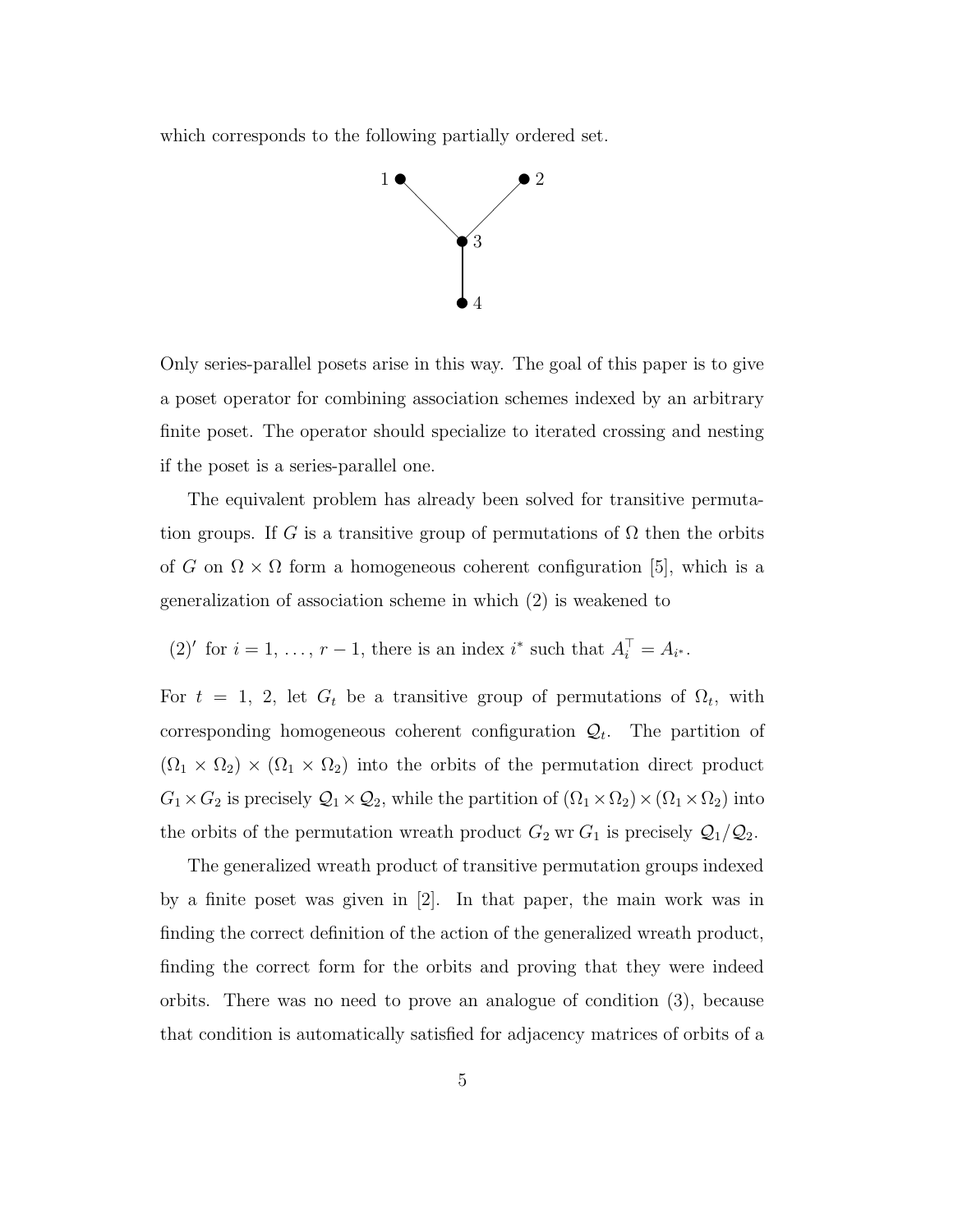permutation group. In this paper we "find" the correct adjacency matrices for the generalized wreath product of association schemes by simply mimicking the result for permutation groups: this is done in Section 2. Now the proof of condition (3) does require some work, and we put part of this into some technical lemmas before the main theorem.

Paper [2] concludes by giving the irreducible subspaces of the permutation representation of the generalized wreath product in terms of those of the components. The analogue for an association scheme consists of the minimal idempotents and the character table. This is dealt with in Section 3. Again, the correct form is obtained by mimicking the result from permutation groups. Having guessed eigenspaces correctly, it is a straightforward matter to demonstrate that they are indeed eigenspaces, finding the eigenvalues in the process.

#### 2 Constructing the association scheme

For the remainder of this paper, X is a finite poset. For x in X,  $\mathcal{Q}_x$  is an association scheme on a set  $\Omega_x$  which is finite of cardinality at least two; the rank of  $\mathcal{Q}_x$  is  $r_x$  and the adjacency matrices of  $\mathcal{Q}_x$  are  $A_{xi}$  for i in an index set  $\mathcal{K}_x$  of cardinality  $r_x$ . We abbreviate  $I_{\Omega_x}$  and  $J_{\Omega_x}$  to  $I_x$  and  $J_x$ , and choose the labelling of  $\mathcal{K}_x$  so that  $A_{x0} = I_x$ . Put  $\Omega = \prod_{x \in X} \Omega_x$ .

A subset Y of X is called an *antichain* if, whenever  $x \leq y$ , then not both of x and y are in Y. For each antichain Y define

> $Up(Y) = \{x \in X : \exists y \in Y, y < x\},\$  $Down(Y) = \{x \in X : \exists y \in Y, x < y\}.$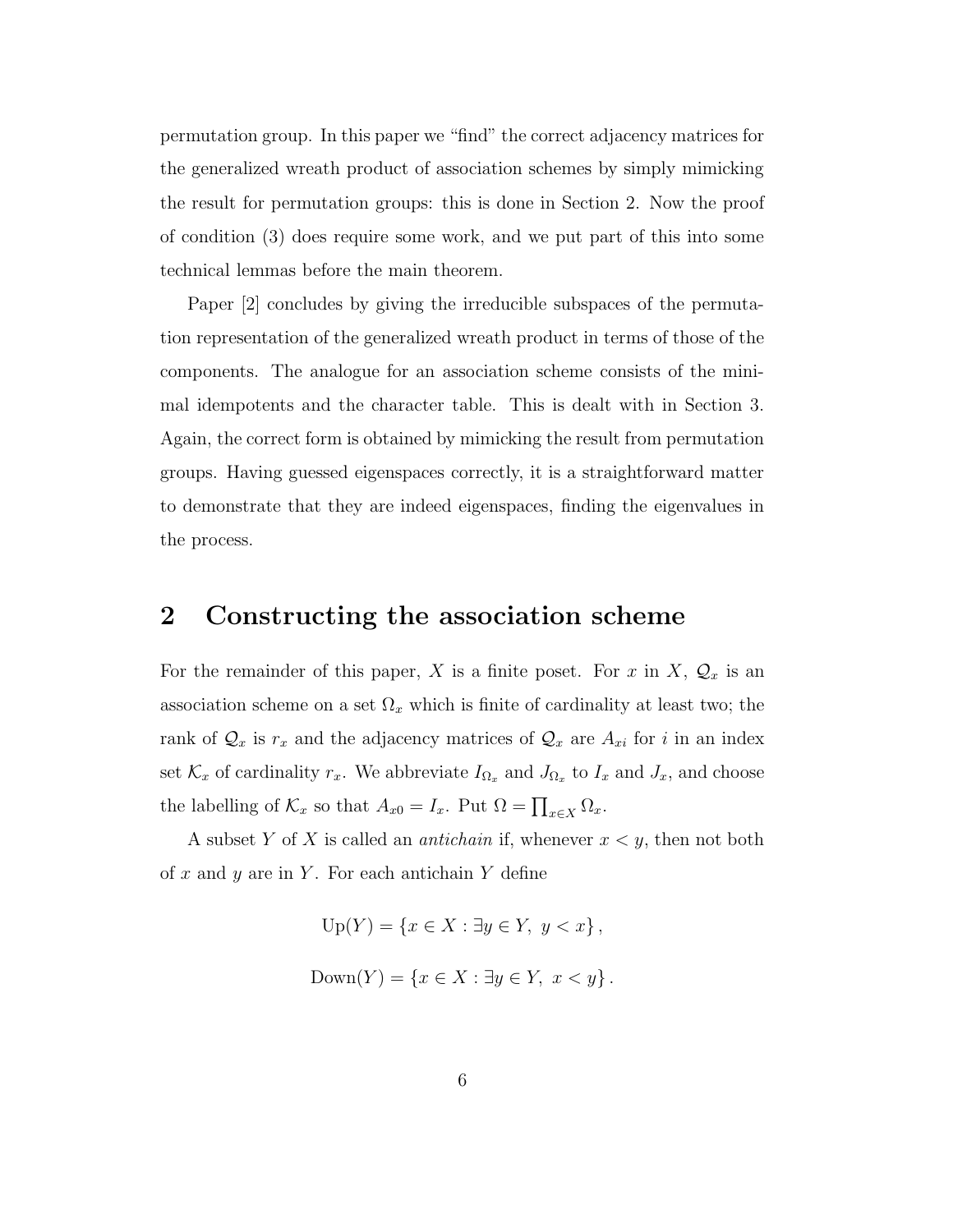Also, let  $A(Y)$  be the set of  $\{0,1\}$  matrices in  $\mathbb{R}^{\Omega\times\Omega}$  of the following form

$$
\bigotimes_{x \notin Y \cup \text{Down}(Y)} I_x \otimes \bigotimes_{y \in Y} A_{yi_y} \otimes \bigotimes_{z \in \text{Down}(Y)} J_z,
$$

where, for each y in Y,  $i_y \in \mathcal{K}_y \setminus \{0\}$ . Thus

$$
|A(Y)| = \prod_{y \in Y} (r_y - 1).
$$

Put  $A = \bigcup_{\text{antichains } Y} A(Y)$ , and let A be the span of A over R.

This collection of matrices is more natural than it appears at first sight. For each x, the x-th component is either an adjacency matrix of  $\mathcal{Q}_x$  or is  $J_x$ . The whole idea of the partial order in the wreath product is that, for  $\alpha$ ,  $\beta$ in  $\Omega$ , if  $z < y$  then we are not interested in the relationship between  $\alpha_z$  and  $\beta_z$  unless  $\alpha_y = \beta_y$ : thus the z-component must be  $J_z$  unless the y-component is  $I_y$ . The matrices in A are precisely those that satisfy this condition.

Example The smallest poset which is not series-parallel is the following poset N.



Its antichains are  $\emptyset$ ,  $\{1\}$ ,  $\{2\}$ ,  $\{1, 2\}$ ,  $\{3\}$ ,  $\{2, 3\}$ ,  $\{4\}$  and  $\{3, 4\}$ . Table 1 shows  $Down(Y)$  and  $A(Y)$  for each of these antichains Y.

For x in X, let  $\mathcal{A}_x$  be the Bose–Mesner algebra of  $\mathcal{Q}_x$ ; that is,  $\mathcal{A}_x$  is the span over R of the adjacency matrices of  $\mathcal{Q}_x$ . Define B in  $\bigotimes_{x \in X} \mathcal{A}_x$  to be nice if, whenever  $x < y$ , either  $B_x$  is a scalar multiple of  $J_x$  or  $B_y$  is a scalar multiple of  $I_y$ . Let  $\beta$  be the set of nice matrices.

**Lemma 1** The sum of the matrices in A is  $J_{\Omega}$ .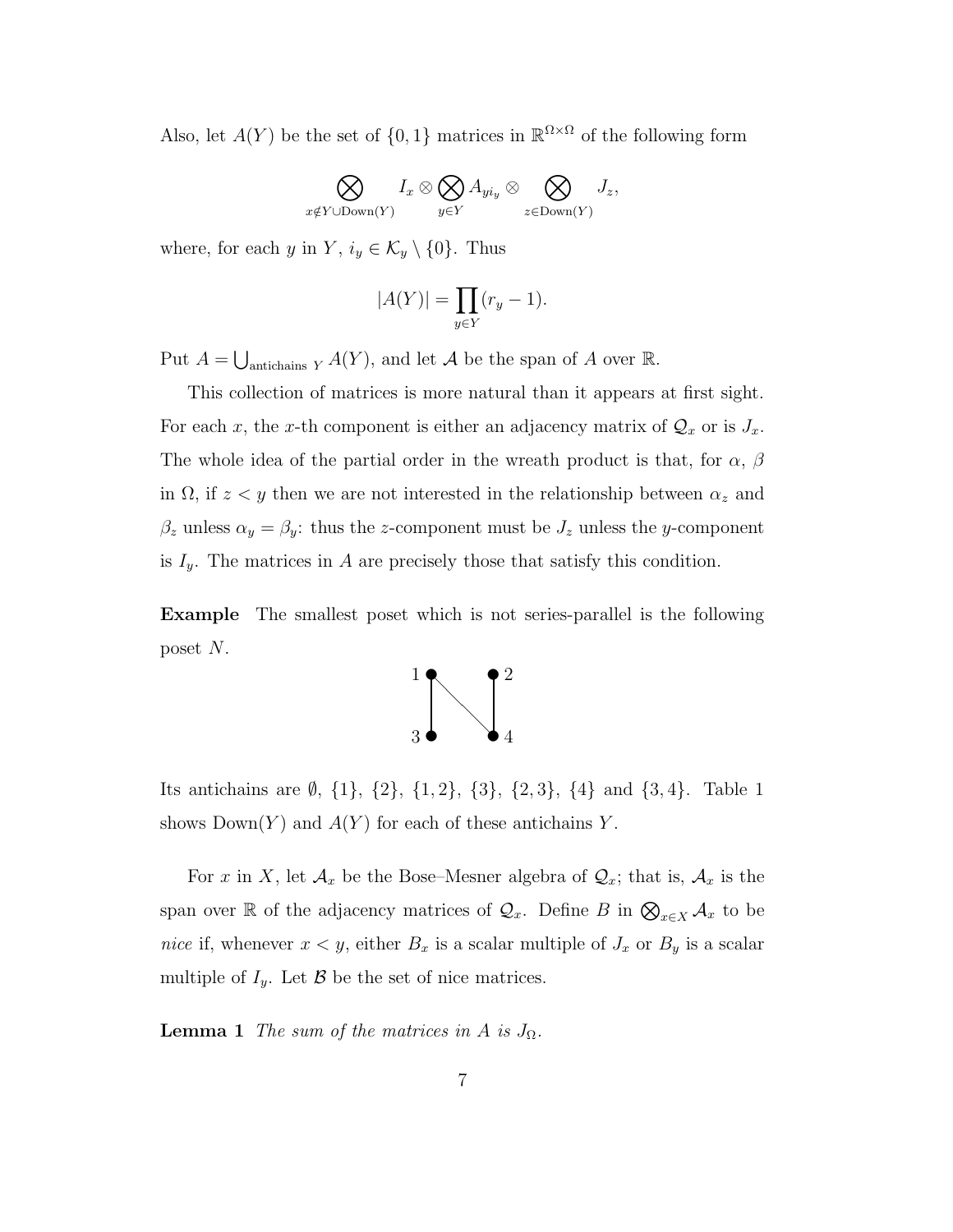|           | Down(Y)   | A(Y)                                                                                               |
|-----------|-----------|----------------------------------------------------------------------------------------------------|
| Ø         | Ø         | $\{I_1 \otimes I_2 \otimes I_3 \otimes I_4\}$                                                      |
| $\{1\}$   | $\{3,4\}$ | ${A_{1i} \otimes I_2 \otimes J_3 \otimes J_4 : 1 \leq i \leq r_1 - 1}$                             |
| $\{2\}$   | $\{4\}$   | $\{I_1 \otimes A_{2i} \otimes I_3 \otimes J_4 : 1 \leq j \leq r_2 - 1\}$                           |
| $\{1,2\}$ | $\{3,4\}$ | ${A_{1i} \otimes A_{2j} \otimes J_3 \otimes J_4 : 1 \leq i \leq r_1 - 1, 1 \leq j \leq r_2 - 1}$   |
| $\{3\}$   | Ø         | ${I_1 \otimes I_2 \otimes A_{3l} \otimes I_4 : 1 \leq l \leq r_3-1}$                               |
| $\{2,3\}$ | $\{4\}$   | ${I_1 \otimes A_{2j} \otimes A_{3l} \otimes J_4 : 1 \leq j \leq r_2 - 1, 1 \leq l \leq r_3 - 1}$   |
| $\{4\}$   | Ø         | $\{I_1 \otimes I_2 \otimes I_3 \otimes A_{4m} : 1 \leq m \leq r_4 - 1\}$                           |
| $\{3,4\}$ | Ø         | $\{I_1 \otimes I_2 \otimes A_{3l} \otimes A_{4m} : 1 \leq l \leq r_3 - 1, 1 \leq m \leq r_4 - 1\}$ |
|           |           |                                                                                                    |

Table 1: Set of adjacency matrices corresponding to each antichain in the poset N

**Proof** For each antichain  $Y$ , put

$$
B_Y = \bigotimes_{x \notin Y \cup \text{Down}(Y)} I_x \otimes \bigotimes_{y \in Y} (J_y - I_y) \otimes \bigotimes_{z \in \text{Down}(Y)} J_z.
$$

Then  $B_Y$  is the sum of the matrices in  $A(Y)$ . As shown in [1], the poset X defines a structure on  $\Omega$  called a poset block structure, which in turn defines an association scheme on  $\Omega$  whose adjacency matrices are the  $B<sub>Y</sub>$  for antichains  $Y$ . Hence

$$
\sum_{\text{antichains }Y} B_Y = J_{\Omega}. \quad \blacksquare
$$

**Lemma 2** (a) For each antichain Y, every matrix in  $A(Y)$  is in  $\mathcal{B}$ .

- (b) The set  $\beta$  is closed under matrix multiplication.
- (c) If B is nice then  $B \in \mathcal{A}$ .
- **Proof** (a) Suppose that  $B \in A(Y)$  and  $x < y$ . If  $B_y \neq I_y$  then  $y \in A(Y)$  $Y \cup \text{Down}(Y)$  so  $x \in \text{Down}(Y)$  and  $B_x = J_x$ .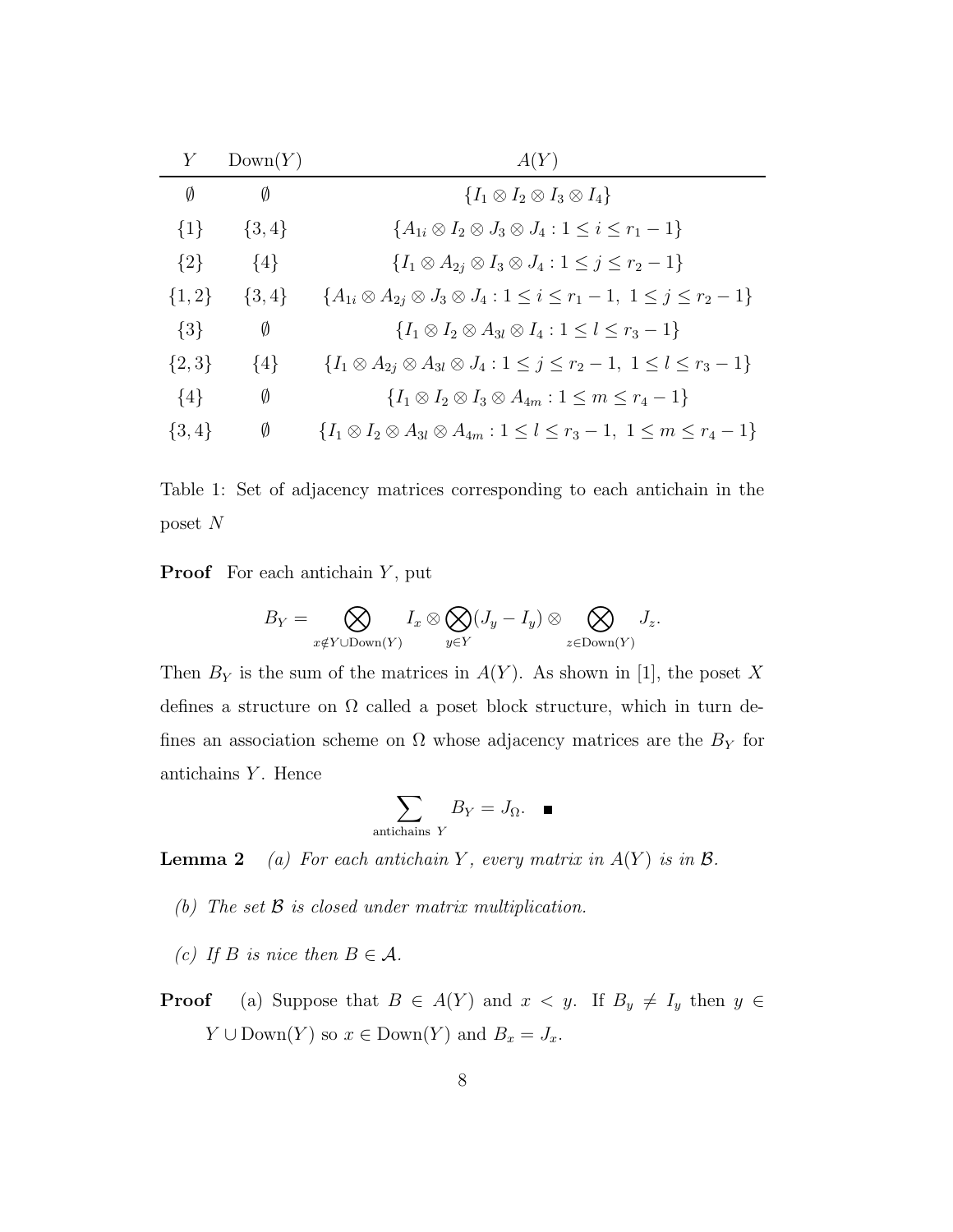- (b) Suppose that B and C are in B and  $x < y$ . If either  $B_x$  or  $C_x$  is a scalar multiple of  $J_x$  then so is  $B_xC_x$ . Otherwise, both  $B_y$  and  $C_y$  are scalar multiples of  $I_y$  and then so is  $B_yC_y$ .
- (c) If  $B$  is a nice matrix then  $B$  is a linear combination of nice matrices all of whose components are either adjacency matrices or  $J$ , so it suffices to consider a nice matrix B which is itself of this form. Put  $M =$  ${x \in X : B_x \neq I_x, B_x \neq J_x}.$  Then M is an antichain and  $B_x = J_x$ whenever  $x \in \text{Down}(M)$ . Let  $P = \{x \in X : x \notin \text{Down}(M), B_x = J_x\}.$ Put  $\bar{B} = \bigotimes_{x \notin P} B_x$  and  $J_P = \bigotimes_{x \in P} J_x$ .

For each antichain Q in P, let  $\text{Down}_P(Q) = \text{Down}(Q) \cap P$  and define  $A_P(Q)$  analogously to  $A(Q)$  but with indices restricted to P.

If  $x \in Q$  and  $y \in M$  then  $x \nless y$ , because  $x \notin \text{Down}(M)$ , and  $y \nless x$ , because  $B_x = J_x$  and B is nice. Therefore  $M \cup Q$  is an antichain. If  $x \in \text{Down}(Q)$  then  $B_x = J_x$  so  $x \in \text{Down}(M) \cup P$ , so  $\text{Down}(M \cup Q) =$  $\text{Down}(M) \cup \text{Down}(Q) = \text{Down}(M) \cup \text{Down}_P(Q)$ . This shows that if  $C \in A_P(Q)$  then  $\overline{B} \otimes C \in A(M \cup Q) \subseteq A$ . Now,  $B = \overline{B} \otimes J_P$ , and Lemma 1 for  $P$  shows that  $J_P$  is the sum of the matrices in

$$
\bigcup_{\text{antichains } Q \subseteq P} A_P(Q),
$$

so  $B$  is a sum of elements of  $A$  and is therefore in  $A$ .  $\blacksquare$ 

**Theorem 3** The matrices in A are the adjacency matrices of an association scheme on Ω.

**Proof** Lemma 1 shows that the corresponding subsets form a partition of  $\Omega \times \Omega$ . The empty set is an antichain and  $A(\emptyset) = \{I_{\Omega}\}\.$  Each component of every matrix in  $A$  is symmetric, so every matrix in  $A$  is symmetric. Parts (a)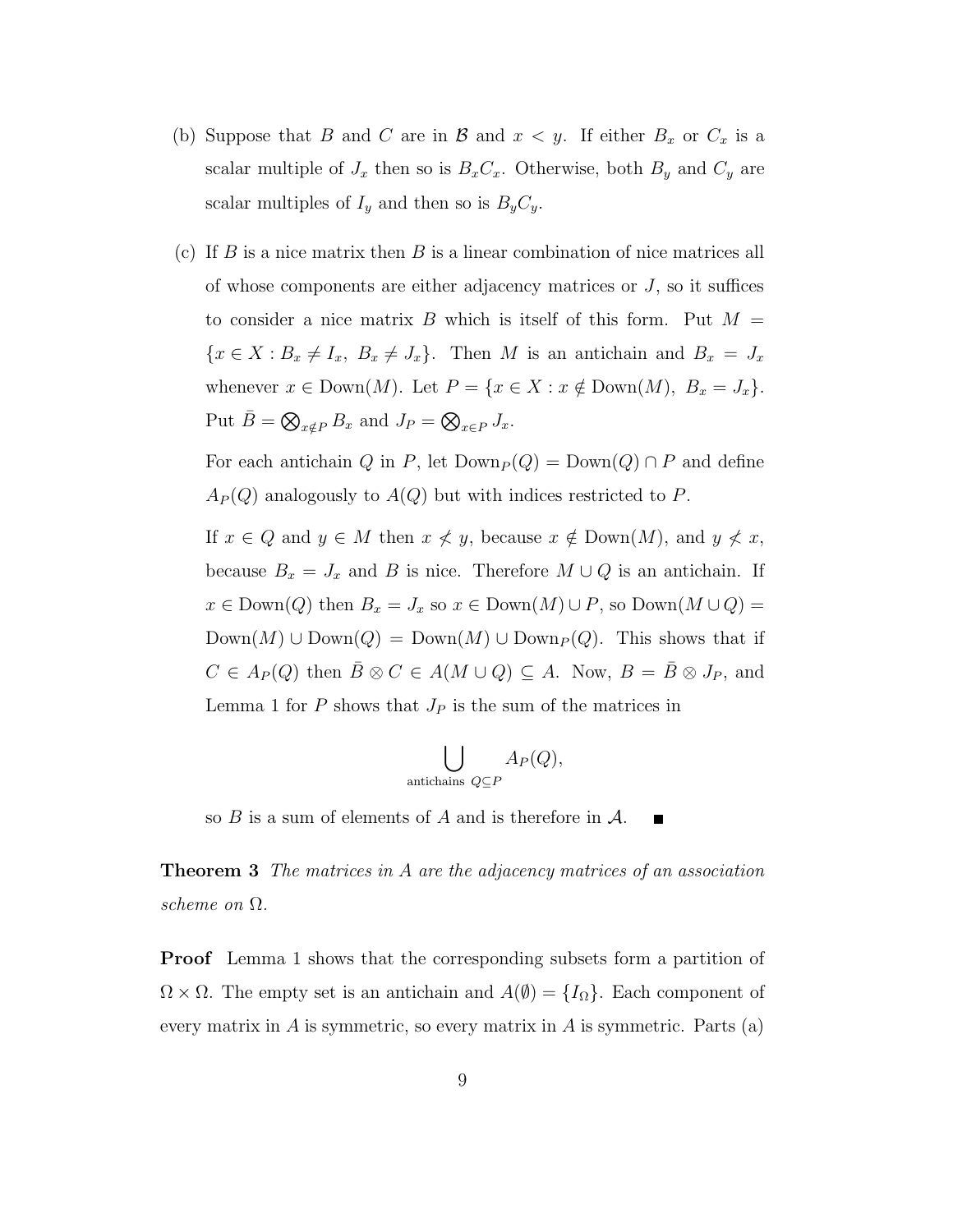and (c) of Lemma 2 show that  $A = \mathcal{B}$ , so part (b) of Lemma 2 shows that A is closed under matrix multiplication. П

**Definition** Call the association scheme in Theorem 3 the *generalized wreath* product of the association schemes  $\mathcal{Q}_x$  over the poset X.

Remark The same construction can be applied to homogeneous coherent configurations, in which case the generalized wreath product is also a homogeneous coherent configuration.

**Theorem 4** The generalized wreath product over the poset  $X$  is the same as the result of iterated crossing and nesting if  $X$  is a series-parallel poset.

**Proof** The proof is by induction on the cardinality of X. If  $X = \{x\}$  then the antichains are Ø and X:  $A(\emptyset) = \{I_x\}$  and  $A(X) = \{A_{xi} : i \in \mathcal{K}_x \setminus \{0\}\},\$ so the generalized wreath product is just  $\mathcal{Q}_x$ .

Now suppose that  $X$  is the disjoint union of non-empty series-parallel posets  $(X_1, \leq_1)$  and  $(X_2, \leq_2)$ , for both of which the result is true. That is, for  $t = 1, 2$ , after crossing and nesting, the adjacency matrices of the association scheme  $\mathcal{Q}_t$  on  $\Omega_t$  have the form

$$
\bigotimes_{x \notin Y_t \cup \mathrm{Down}_t(Y_t)} I_x \otimes \bigotimes_{y \in Y_t} A_{yi_y} \otimes \bigotimes_{z \in \mathrm{Down}_t(Y_t)} J_z
$$

for some  $i_y$  in  $\mathcal{K}_y \setminus \{0\}$ , where  $Y_t$  is an antichain in  $X_t$  and Down<sub>t</sub> is defined for  $X_t$  analogously to Down for X. Let  $A_t(Y_t)$  be the set of such matrices for each fixed antichain  $Y_t$  in  $X_t$ .

Crossing corresponds to taking the cardinal sum of  $(X_1, \leq_1)$  and  $(X_2, \leq_2)$ to obtain the partial order on  $X$  defined by

$$
x \le y
$$
 if  $\begin{cases} x \in X_1, y \in X_1 \text{ and } x \le_1 y \text{ or} \\ x \in X_2, y \in X_2 \text{ and } x \le_2 y. \end{cases}$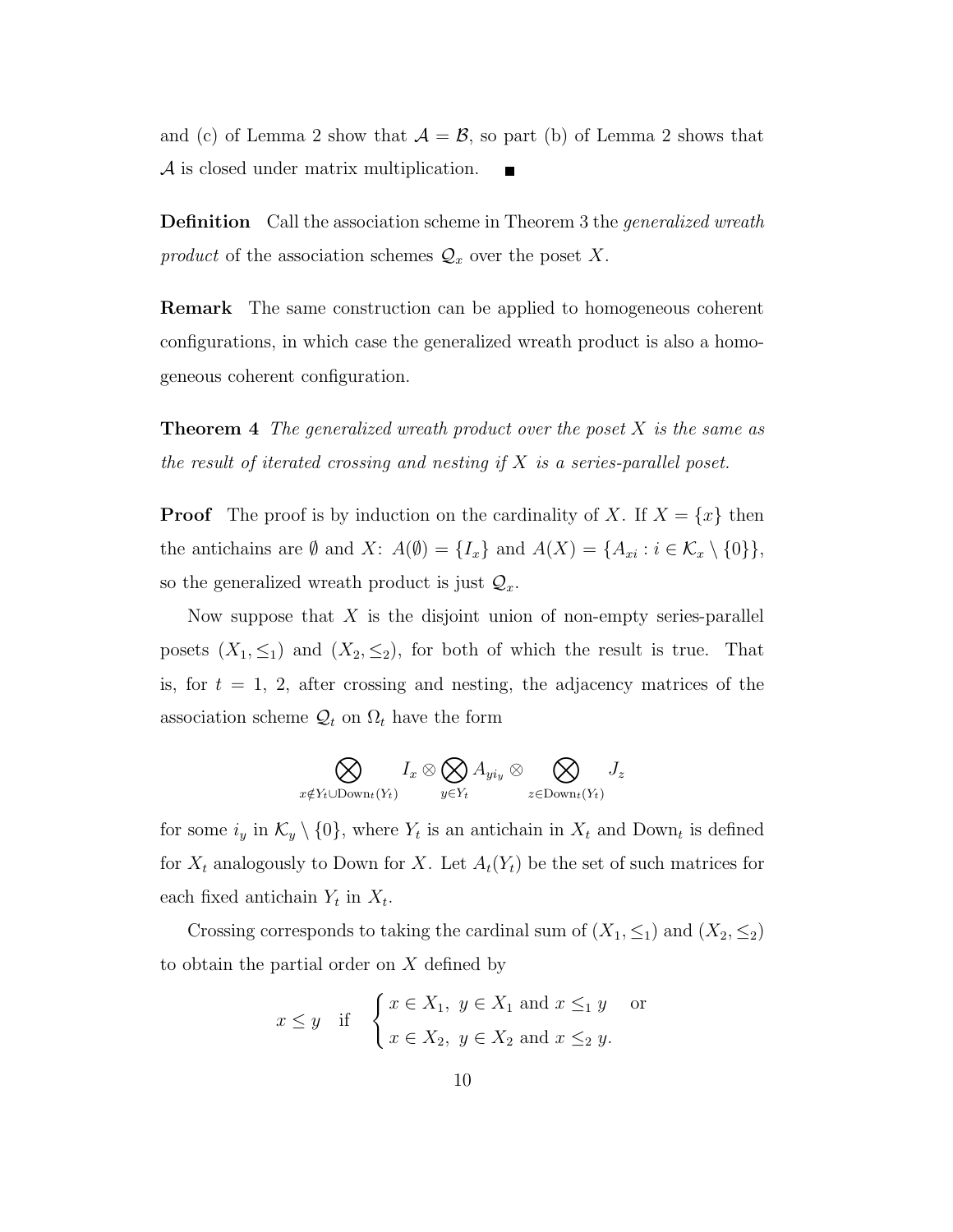Each antichain Y in X is the disjoint union of antichains  $Y_1$  and  $Y_2$  with  $Y_1 \subseteq X_1$  and  $Y_2 \subseteq X_2$ ; moreover,  $\text{Down}(Y) = \text{Down}_1(Y_1) \cup \text{Down}_2(Y_2)$ . Thus the tensor product of an element of  $A_1(Y_1)$  with an element of  $A_2(Y_2)$ gives an element of  $A(Y)$ , and all elements of  $A(Y)$  are of this form; that is  $A(Y) = \{C \otimes D : C \in A_1(Y_1), D \in A_2(Y_2)\}.$  Thus  $\mathcal{Q}_1 \times \mathcal{Q}_2$  is the generalized wreath product over  $(X, \leq)$ .

Nesting corresponds to taking the ordinal sum of  $(X_1, \leq_1)$  and  $(X_2, \leq_2)$ to obtain the partial order  $\sqsubseteq$  on X defined by

$$
x \sqsubseteq y \quad \text{if} \quad \begin{cases} x \in X_1, \ y \in X_1 \text{ and } x \leq_1 y \quad \text{or} \\ x \in X_2, \ y \in X_2 \text{ and } x \leq_2 y \quad \text{or} \\ x \in X_2 \text{ and } y \in X_1. \end{cases}
$$

If  $Y_1$  is a nonempty antichain in  $X_1$  then  $Y_1$  is an antichain in X, and  $Down(Y_1) = Down_1(Y_1) \cup X_2$ . If  $C \in A_1(Y_1)$  then the nesting construction gives the adjacency matrix  $C \otimes J_{\Omega_2}$ , which is in  $A(Y_1)$ : moreover, all elements of  $A(Y_1)$  arise in this way. All other antichains  $Y_2$  in X are antichains in  $X_2$ . For D in  $A_2(Y_2)$  the nesting construction gives the adjacency matrix  $I_{\Omega_1} \otimes D$ , which is in  $A(Y_2)$  because  $X_1 \subseteq X \setminus Y_2 \setminus \text{Down}_2(Y_2)$ ; moreover, all elements of  $A(Y_2)$  arise in this way. Thus  $\mathcal{Q}_1/\mathcal{Q}_2$  is the generalized wreath product over  $(X, \underline{\sqsubseteq}).$ 

#### 3 The character table

The Bose–Mesner algebra of an association scheme is commutative and so its matrices are simultaneously diagonalizable. Thus if  $\mathcal Q$  is an association scheme of rank r on a set  $\Omega$  then  $\mathbb{R}^{\Omega}$  is the direct sum of mutually orthogonal spaces  $W_0, \ldots, W_{r-1}$  which are contained in eigenspaces of every adjacency matrix: see [4, Chapter 17]. Statisticians call these subspaces *strata*; the orthogonal projectors onto them, which are themselves in the Bose–Mesner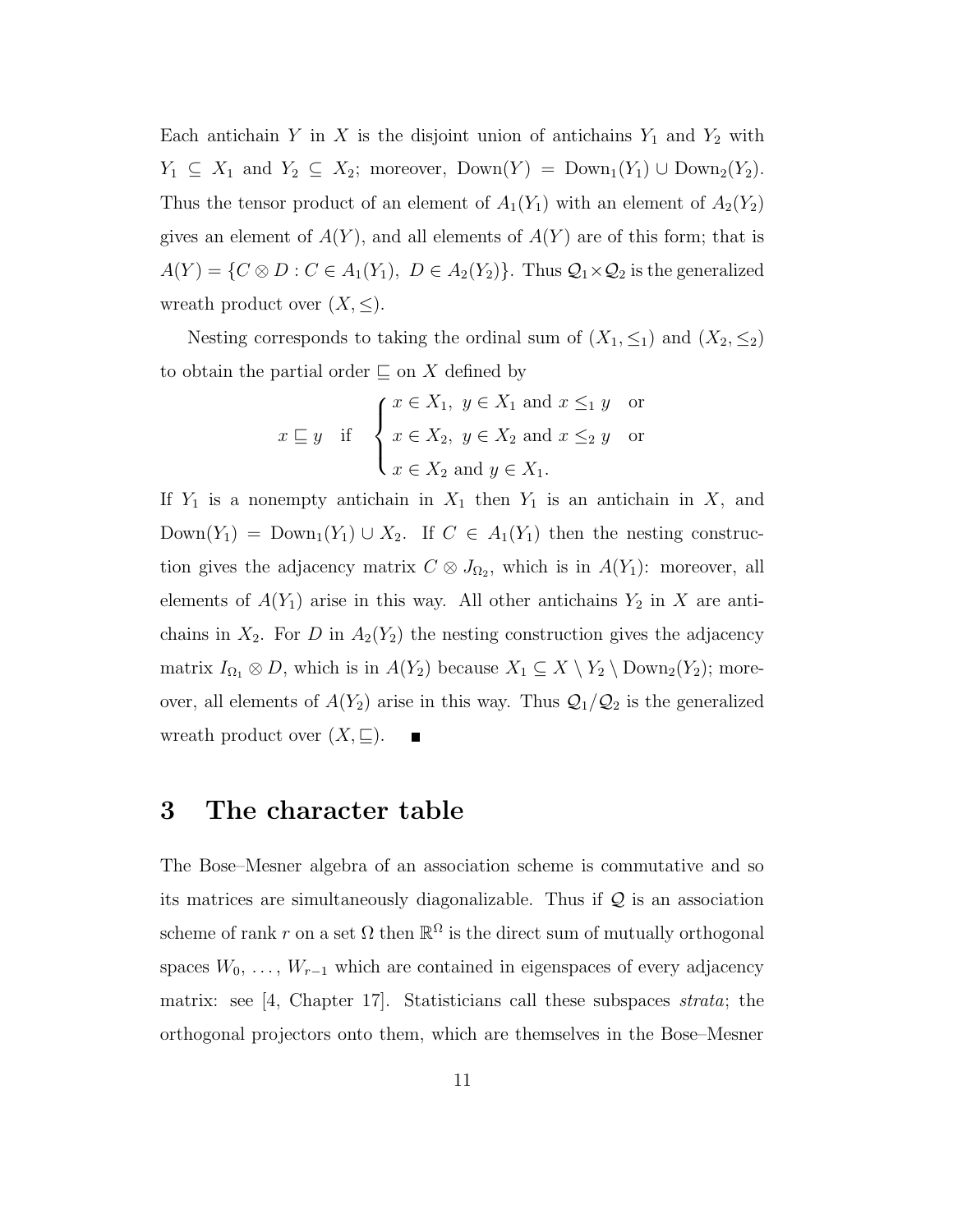algebra, are variously called minimal idempotents or stratum projectors. The table of the eigenvalues is called the character table of the association scheme.

The strata and character table for crossed and nested association schemes were found in [6] in terms of the strata and character table of the components. In this section we do the same thing for generalized wreath products.

For x in X, suppose that the strata for  $\mathcal{Q}_x$  are  $W_{xe}$  for e in an index set  $\mathcal{E}_x$  of cardinality  $r_x$ , where the labelling is chosen so that  $W_{x0}$  is the one-dimensional space consisting of the constant vectors. Let  $T_x$  be the orthogonal projector onto  $W_{x0}$ , so that  $T_x = n_x^{-1} J_x$  where  $n_x = |\Omega_x|$ . For e in  $\mathcal{E}_x \setminus \{0\}$ , let  $S_{xe}$  be the projector onto  $W_{xe}$ . Let  $\lambda_x(i, e)$  be the eigenvalue of  $A_{xi}$  on  $W_{xe}$ , for i in  $\mathcal{K}_x$  and e in  $\mathcal{E}_x$ . In particular,  $\lambda_x(0, e) = 1$  for all e and  $\lambda_x(i, 0)$  is equal to the constant row sum  $k_{xi}$  of  $A_{xi}$ .

For each antichain Y of X, let  $S(Y)$  consist of all matrices of the form

$$
\bigotimes_{x\in \mathrm{Up}(Y)} I_x \otimes \bigotimes_{y\in Y} S_{y e_y} \otimes \bigotimes_{z\notin Y \cup \mathrm{Up}(Y)} T_z,
$$

which is the orthogonal projector onto the space

$$
\bigotimes_{x \in \text{Up}(Y)} \mathbb{R}^{\Omega_x} \otimes \bigotimes_{y \in Y} W_{y e_y} \otimes \bigotimes_{z \notin Y \cup \text{Up}(Y)} W_{z0};
$$

we make the restriction that  $e_y \in \mathcal{E}_y \setminus \{0\}$  for y in Y. We shall show that these spaces are the strata for the generalized wreath product. Put  $S =$  $\bigcup_{\text{antichains } Y} S(Y).$ 

**Theorem 5** The elements of S are the stratum projectors for the generalized wreath product  $Q$ . Moreover, if C is the adjacency matrix

$$
\bigotimes_{x \notin Z \cup \text{Down}(Z)} I_x \otimes \bigotimes_{y \in Z} A_{y i_y} \otimes \bigotimes_{z \in \text{Down}(Z)} J_z
$$

in  $A(Z)$  and W is the stratum

$$
\bigotimes_{x\in \mathrm{Up}(Y)} \mathbb R^{\Omega_x}\otimes \bigotimes_{y\in Y} W_{y e_y}\otimes \bigotimes_{z\notin Y\cup \mathrm{Up}(Y)} W_{z0}
$$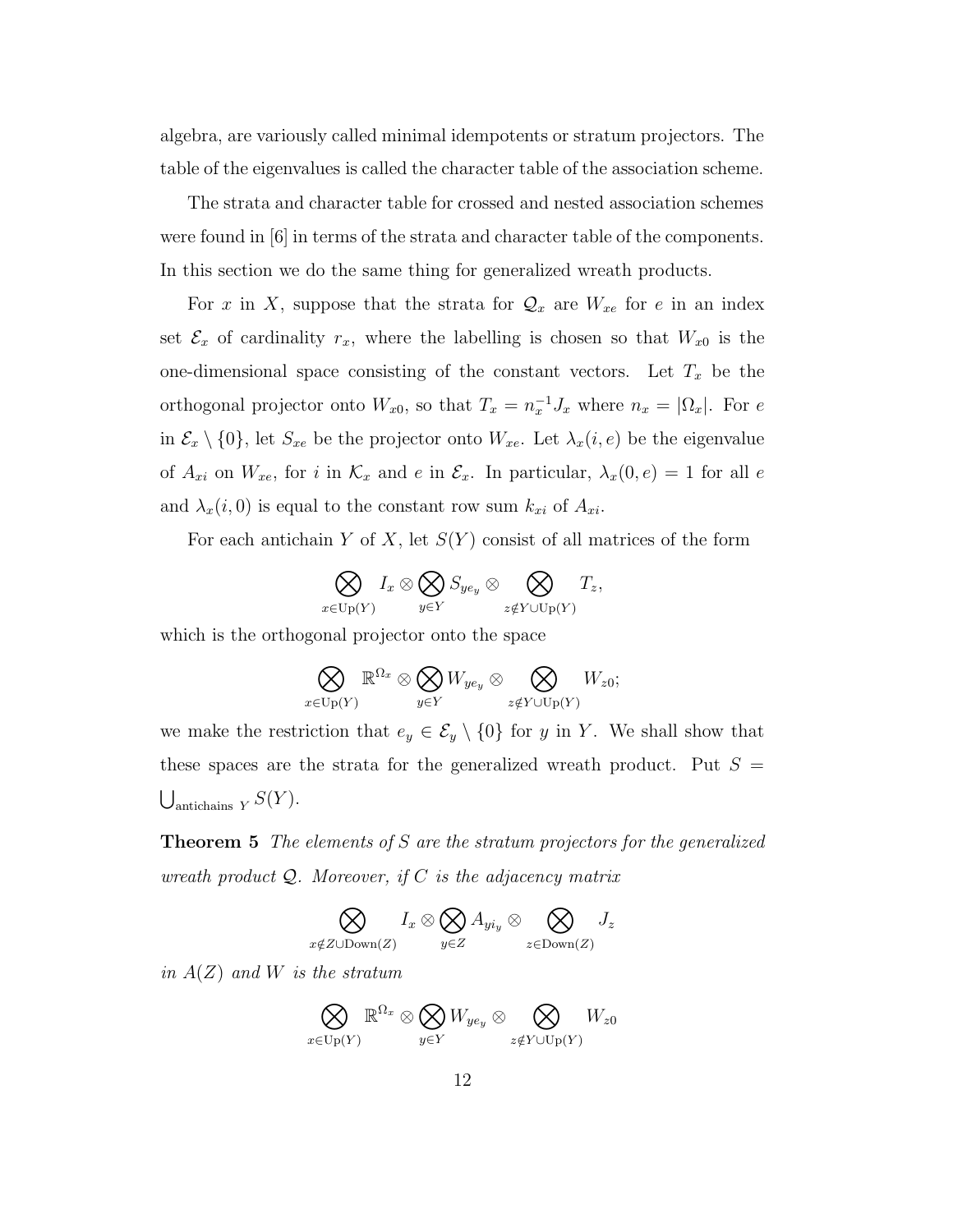whose projector D is in  $S(Y)$ , then the eigenvalue of C on W is equal to 0 *if* Down(*Z*) ∩  $Y \neq \emptyset$  *and is equal to* 

$$
\prod_{x \in Z \setminus Y} k_{x i_x} \prod_{x \in Z \cap Y} \lambda_x(i_x, e_x) \prod_{x \in \text{Down}(Z)} n_x
$$

otherwise.

**Proof** For each antichain  $Y$ , put

$$
E_Y = \bigotimes_{x \in \text{Up}(Y)} I_x \otimes \bigotimes_{y \in Y} (I_y - T_y) \otimes \bigotimes_{z \notin Y \cup \text{Up}(Y)} T_z.
$$

The projectors in  $S(Y)$  are non-zero and pairwise orthogonal, because they have orthogonal components for at least one index y in Y. Their sum is  $E_Y$ . The matrices  $E<sub>Y</sub>$ , over all antichains Y, are the stratum projectors for the poset block structure on  $\Omega$  defined by X, so they are pairwise orthogonal and sum to  $I_{\Omega}$ .

The size of S is

$$
\sum_{\text{antichains } Y} \prod_{y \in Y} (r_y - 1),
$$

which is equal to the rank of  $Q$ . Thus it suffices to show that each putative stratum is contained in an eigenspace of every adjacency matrix, in other words that CD is a scalar multiple of D for all C in  $A(Z)$  and all D in  $S(Y)$ , for all antichains  $Y$  and  $Z$ . This demonstration also gives the eigenvalues.

First suppose that  $\text{Down}(Z) \cap Y \neq \emptyset$ . Now  $J_xS_{xe_x} = 0$  for all x in  $\text{Down}(Z) \cap Y$ , so  $CD = 0$ .

Secondly suppose that  $\text{Down}(Z) \cap Y = \emptyset$ . Then there are no pairs y, z with y in Y, z in Z and  $y < z$ . Hence  $Z \cap \mathrm{Up}(Y) = \mathrm{Down}(Z) \cap \mathrm{Up}(Y) = \emptyset$ . If  $x \notin Z \cup \text{Down}(Z)$  then  $C_xD_x = I_xD_x = D_x$ . If  $x \in Z$  then  $D_x$  is a stratum projector for  $Q_x$  so  $C_xD_x = \lambda_x(i_x, e_x)D_x$  if  $x \in Y$  and  $C_xD_x = k_{xi_x}D_x$  if  $x \notin Y \cup \text{Up}(Y)$ . If  $x \in \text{Down}(Z)$  then  $x \notin Y \cup \text{Up}(Y)$  so  $C_xD_x = J_xT_x =$  $n_xT_x = n_xD_x.$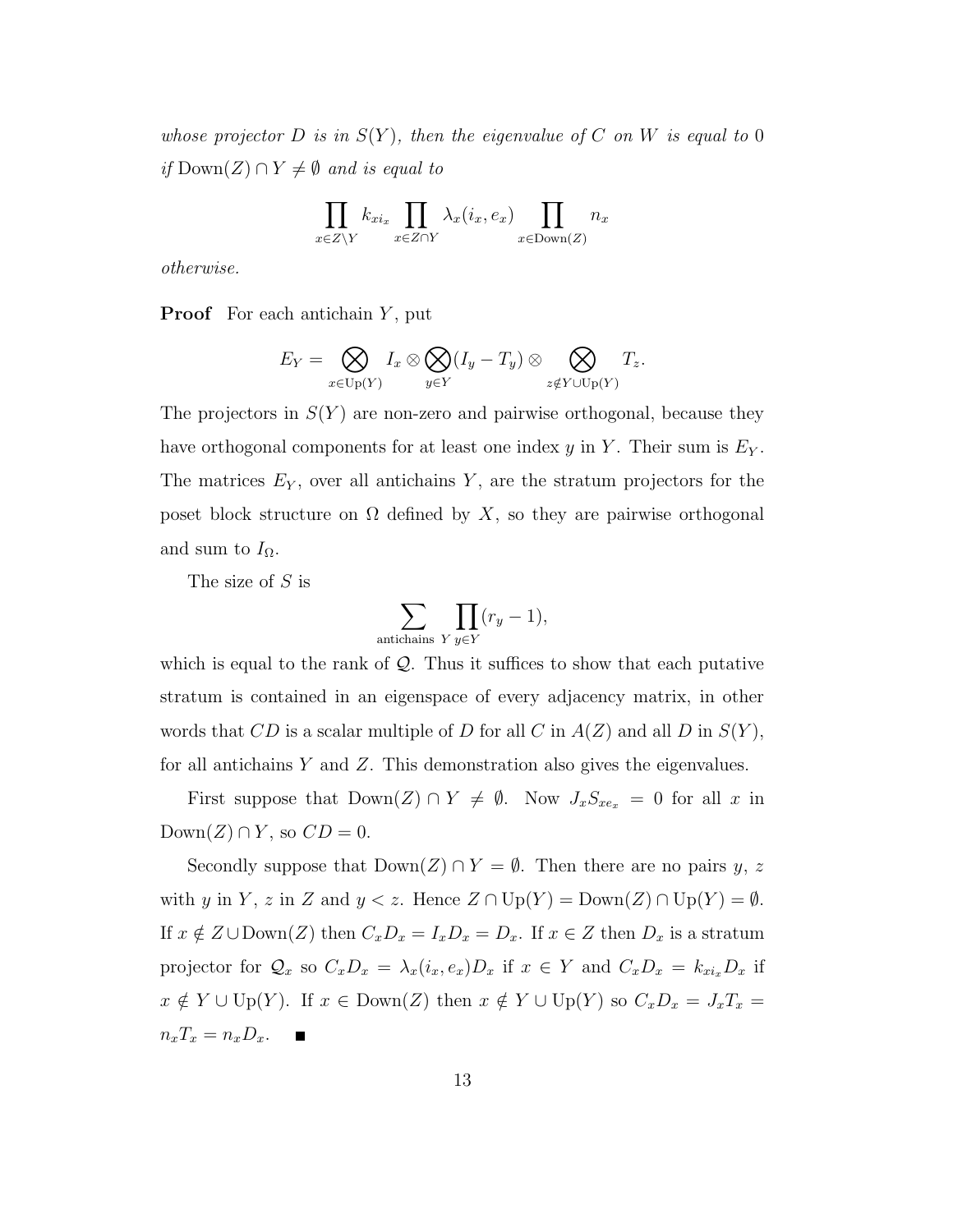Example Tables 2–3 show part of the character table for the generalized wreath product of association schemes  $\mathcal{Q}_1, \ldots, \mathcal{Q}_4$  over the poset N. There is one row for each antichain  $Z$ , showing one adjacency matrix in  $A(Z)$ . Here  $i \in \mathcal{K}_1 \setminus \{0\}, \, j \in \mathcal{K}_2 \setminus \{0\}, \, l \in \mathcal{K}_3 \setminus \{0\} \text{ and } m \in \mathcal{K}_4 \setminus \{0\}.$  There is one column for each antichain Y, showing one stratum projector in  $S(Y)$ . Here  $e \in \mathcal{E}_1 \setminus \{0\}, f \in \mathcal{E}_2 \setminus \{0\}, g \in \mathcal{E}_3 \setminus \{0\}, \text{ and } h \in \mathcal{E}_4 \setminus \{0\}.$  The entries in the body of the table are the relevant eigenvalues.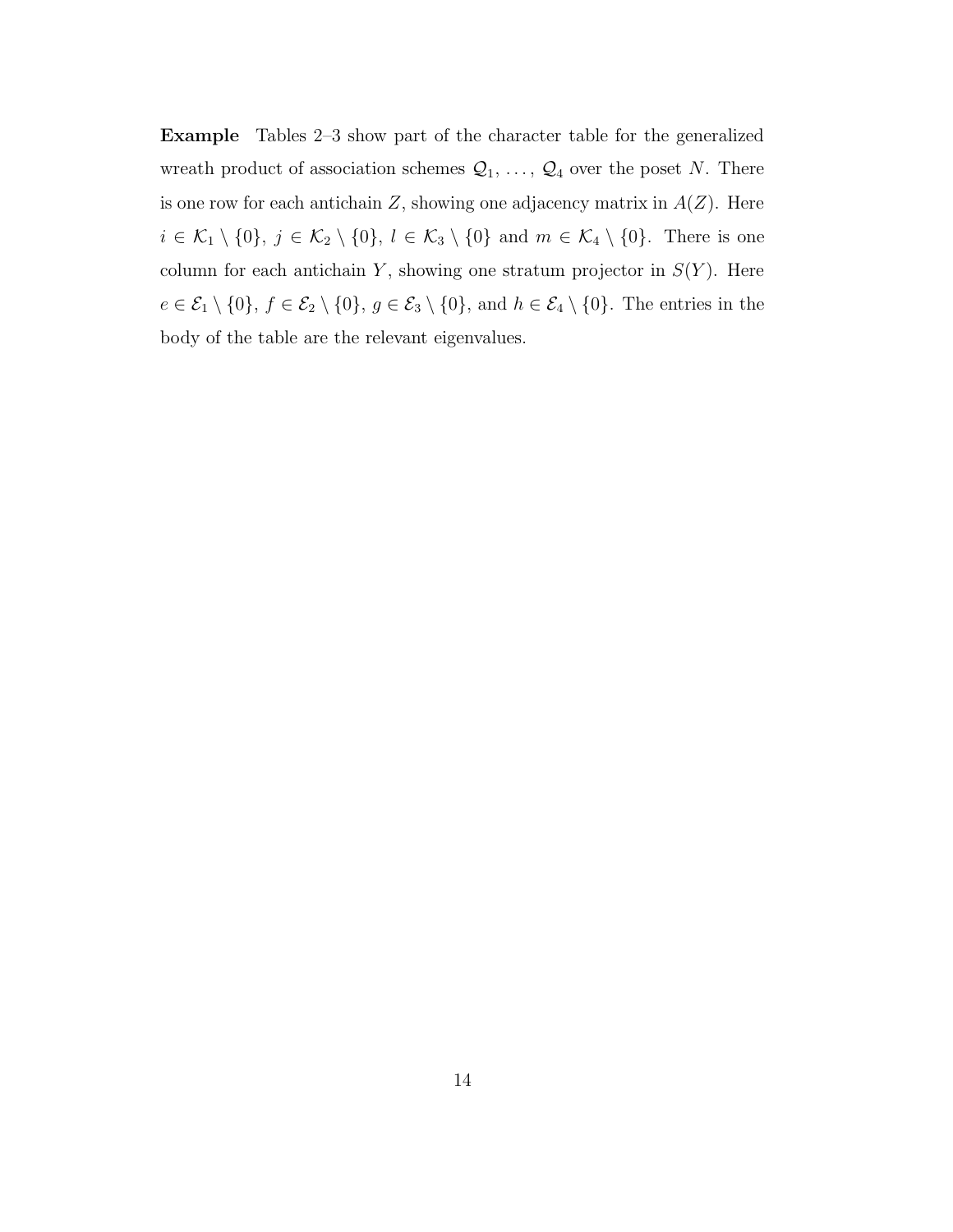|                                                 |                          |                              |                              | $T_1 \otimes T_2 \otimes T_3 \otimes T_4   S_{1e} \otimes T_2 \otimes T_3 \otimes T_4   T_1 \otimes S_{2f} \otimes T_3 \otimes T_4   S_{1e} \otimes S_{2f} \otimes T_3 \otimes T_4$ |
|-------------------------------------------------|--------------------------|------------------------------|------------------------------|-------------------------------------------------------------------------------------------------------------------------------------------------------------------------------------|
| $I_1 \otimes I_2 \otimes I_3 \otimes I_4$       | $\mathbf{1}$             | $\mathbf{1}$                 | $\mathbf{1}$                 | $\mathbf{1}$                                                                                                                                                                        |
| $A_{1i} \otimes I_2 \otimes J_3 \otimes J_4$    | $k_{1i}n_{3}n_{4}$       | $\lambda_1(i,e)n_3n_4$       | $k_{1i}n_3n_4$               | $\lambda_1(i,e)n_3n_4$                                                                                                                                                              |
| $I_1 \otimes A_{2j} \otimes I_3 \otimes J_4$    | $k_{2i}n_4$              | $k_{2j}n_4$                  | $\lambda_2(j,f)n_4$          | $\lambda_2(j,f)n_4$                                                                                                                                                                 |
| $A_{1i} \otimes A_{2j} \otimes J_3 \otimes J_4$ | $k_{1i}k_{2j}n_{3}n_{4}$ | $\lambda_1(i,e)k_{2j}n_3n_4$ | $k_{1i}\lambda_2(j,f)n_3n_4$ | $\lambda_1(i,e)\lambda_2(j,f)n_3n_4$                                                                                                                                                |
| $I_1 \otimes I_2 \otimes A_{3l} \otimes I_4$    | $k_{3l}$                 | $k_{3l}$                     | $k_{3l}$                     | $k_{3l}$                                                                                                                                                                            |
| $I_1 \otimes A_{2j} \otimes A_{3l} \otimes J_4$ | $k_{2j}k_{3l}n_4$        | $k_{2j}k_{3l}n_4$            | $\lambda_2(j,f)k_{3l}n_4$    | $\lambda_2(j,f)k_{3l}n_4$                                                                                                                                                           |
| $I_1 \otimes I_2 \otimes I_3 \otimes A_{4m}$    | $k_{4m}$                 | $k_{4m}$                     | $k_{4m}$                     | $k_{4m}$                                                                                                                                                                            |
| $I_1 \otimes I_2 \otimes A_{3l} \otimes A_{4m}$ | $k_{3l}k_{4m}$           | $k_{3l}k_{4m}$               | $k_{3l}k_{4m}$               | $k_{3l}k_{4m}$                                                                                                                                                                      |

Table 2: Character table for the generalized wreath product over the  $\cal N$  poset: one associate class per antichain and strata for four antichains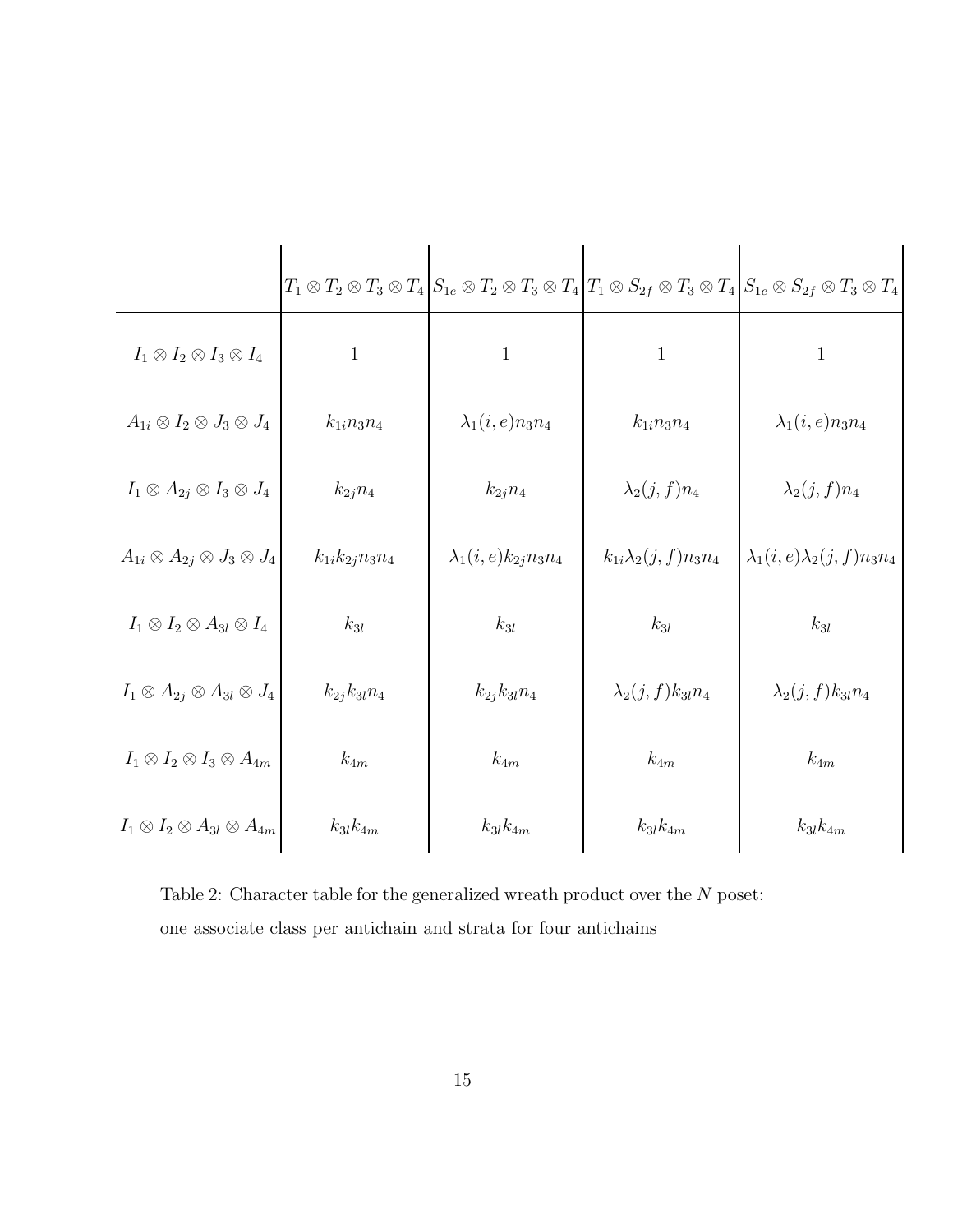|                                                 |                           | $I_1 \otimes T_2 \otimes S_{3g} \otimes T_4   I_1 \otimes S_{2f} \otimes S_{3g} \otimes T_4   I_1 \otimes I_2 \otimes T_3 \otimes S_{4h}   I_1 \otimes I_2 \otimes S_{3g} \otimes S_{4h}$ |                        |                                |
|-------------------------------------------------|---------------------------|-------------------------------------------------------------------------------------------------------------------------------------------------------------------------------------------|------------------------|--------------------------------|
| $I_1 \otimes I_2 \otimes I_3 \otimes I_4$       | $\mathbf{1}$              | $\mathbf{1}$                                                                                                                                                                              | $\mathbf{1}$           | $\mathbf{1}$                   |
| $A_{1i} \otimes I_2 \otimes J_3 \otimes J_4$    | $\boldsymbol{0}$          | $\theta$                                                                                                                                                                                  | $\theta$               | $\boldsymbol{0}$               |
| $I_1 \otimes A_{2j} \otimes I_3 \otimes J_4$    | $k_{2j}n_4$               | $\lambda_2(j,f)n_4$                                                                                                                                                                       | $\theta$               | $\boldsymbol{0}$               |
| $A_{1i} \otimes A_{2j} \otimes J_3 \otimes J_4$ | $\boldsymbol{0}$          | $\theta$                                                                                                                                                                                  | $\theta$               | $\boldsymbol{0}$               |
| $I_1 \otimes I_2 \otimes A_{3l} \otimes I_4$    | $\lambda_3(l,g)$          | $\lambda_3(l,g)$                                                                                                                                                                          | $k_{3l}$               | $\lambda_3(k,g)$               |
| $I_1 \otimes A_{2j} \otimes A_{3l} \otimes J_4$ | $k_{2i}\lambda_3(l,g)n_4$ | $\lambda_2(j, f) \lambda_3(l, g) n_4$                                                                                                                                                     | $\theta$               | $\theta$                       |
| $I_1 \otimes I_2 \otimes I_3 \otimes A_{4m}$    | $k_{4m}$                  | $k_{4m}$                                                                                                                                                                                  | $\lambda_4(m,h)$       | $\lambda_4(m,h)$               |
| $I_1 \otimes I_2 \otimes A_{3l} \otimes A_{4m}$ | $\lambda_3(l,g)k_{4m}$    | $\lambda_3(l,g)k_{4m}$                                                                                                                                                                    | $k_{3l}\lambda_4(m,h)$ | $\lambda_3(k,g)\lambda_4(m,h)$ |

Table 3: Character table for the generalized wreath product over the  $N$  poset: one associate class per antichain and strata for the four other antichains